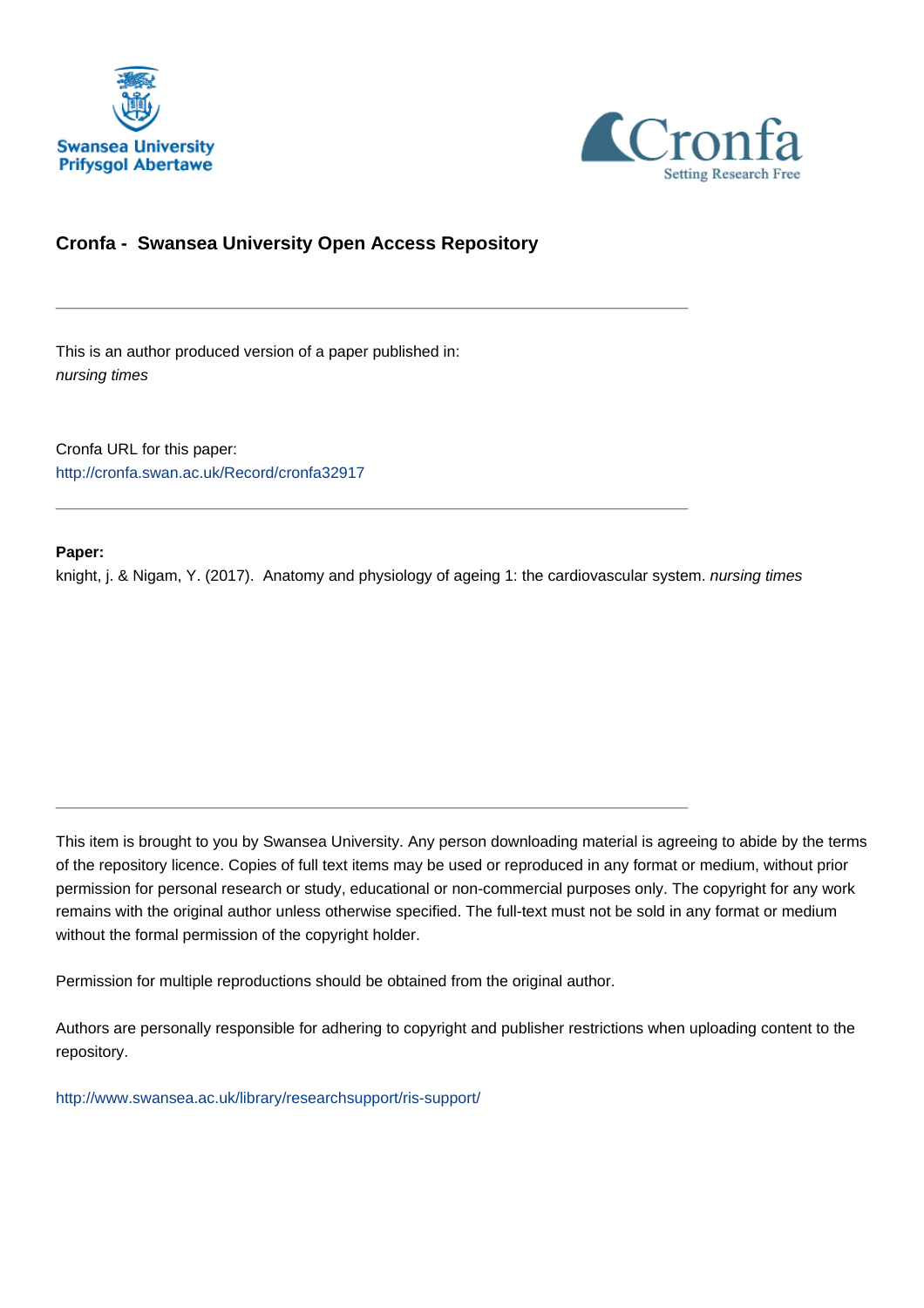# Nursing Practice Systems of life Cardiovascular system

**Keywords:** Ageing/Heart/Vasculature/ Blood pressure/Cardiovascular function

**This article has been double-blind peer reviewed**

## In this article...

- How age affects the normal functioning of the cardiovascular system
- Age-related changes to vasculature, chemicals, heart muscles and blood pressure
- Conditions experienced by older people as a result of declining heart function

# **Anatomy and physiology of ageing 1: the cardiovascular system**

# Key points

**1 An efficient cardiovascular system is essential for health and longevity, but age brings about changes that reduce its efficiency**

**2Blood vessels, particularly arteries, lose their elasticity with age, and the arterial walls become stiffer and thicker**

**3Age-related changes in the chemical signals produced by the body contribute to restricting blood flow**

**4As the heart ages, it undergoes a redistribution of its muscle mass, which negatively affects** 

**its function 5Older people should be encouraged to take regular exercise, which will support their cardiovascular function well into old age**

**Authors** John Knight is senior lecturer in biomedical science; Yamni Nigam is associate professor in biomedical science; both at the College of Human Health and Science, Swansea University.

**Abstract** The cardiovascular system is the body's main transport system, and its efficiency is essential for health and longevity. As it ages, it becomes less efficient, which has a negative impact on all other organ systems. This article explores the normal age-related changes occurring in the cardiovascular system. This is the first of an updated article series on how age affects the main organ systems.

**Citation** Knight J, Nigam Y (2017) Anatomy and physiology of ageing 1: the cardiovascular system. *Nursing Times* [online]; 113: 2, 22-24.

he average lifespan of people in<br>the UK is rising – mainly due to<br>advances in healthcare – and<br>many 60-year-olds can expect a<br>further 25 vears of healthy life. However. the UK is rising – mainly due to advances in healthcare – and many 60-year-olds can expect a

further 25 years of healthy life. However, knowledge of the ageing process remains limited. This is the first article in an updated and expanded series examining the anatomy and physiology of ageing.

The ageing process is largely determined by genetic factors but it is also heavily influenced by environmental factors such as diet, exercise and exposure to micro-organisms, pollutants and ionising radiation. That is why people of the same age vary both in physical appearance and physiology. Gender also plays a part; in most developed countries, women typically outlive men by 7-10 years.

## **The cardiovascular system**

The cardiovascular system is the body's main transport system. Its most important role is to deliver oxygenated blood, nutrients and chemical signals, such as hormones, to the organs and tissues. It also transports carbon dioxide to the lungs and waste products, such as urea and uric acid, to the kidneys for elimination. It plays a major role in thermoregulation – distributing and dissipating heat throughout the body (Marieb and Hoehn, 2015). An efficient cardiovascular system is essential for health and longevity, but its efficiency reduces with age, which has a negative impact on all other organ systems.

## **Vascular changes**

We are born with arteries that are elastic, flexible and compliant, allowing optimal cardiac function and blood flow. During ventricular systole (contraction), blood is ejected into the pulmonary and systemic circuits and the larger elastic arteries stretch, reducing the resistance to blood flow. As the body ages, blood vessels, particularly arteries, lose their elasticity and the arterial walls become stiffer and thicker.

The tunica intima is the innermost layer of a blood vessel, and consists of two main regions:

- Endothelium a single layer of cells;
- Lamina a thin layer of connective tissue that anchors the endothelium to the tunica media (muscle layer) above. This mainly comprises elastin (elastic fibres) and collagen, and undergoes significant changes with age.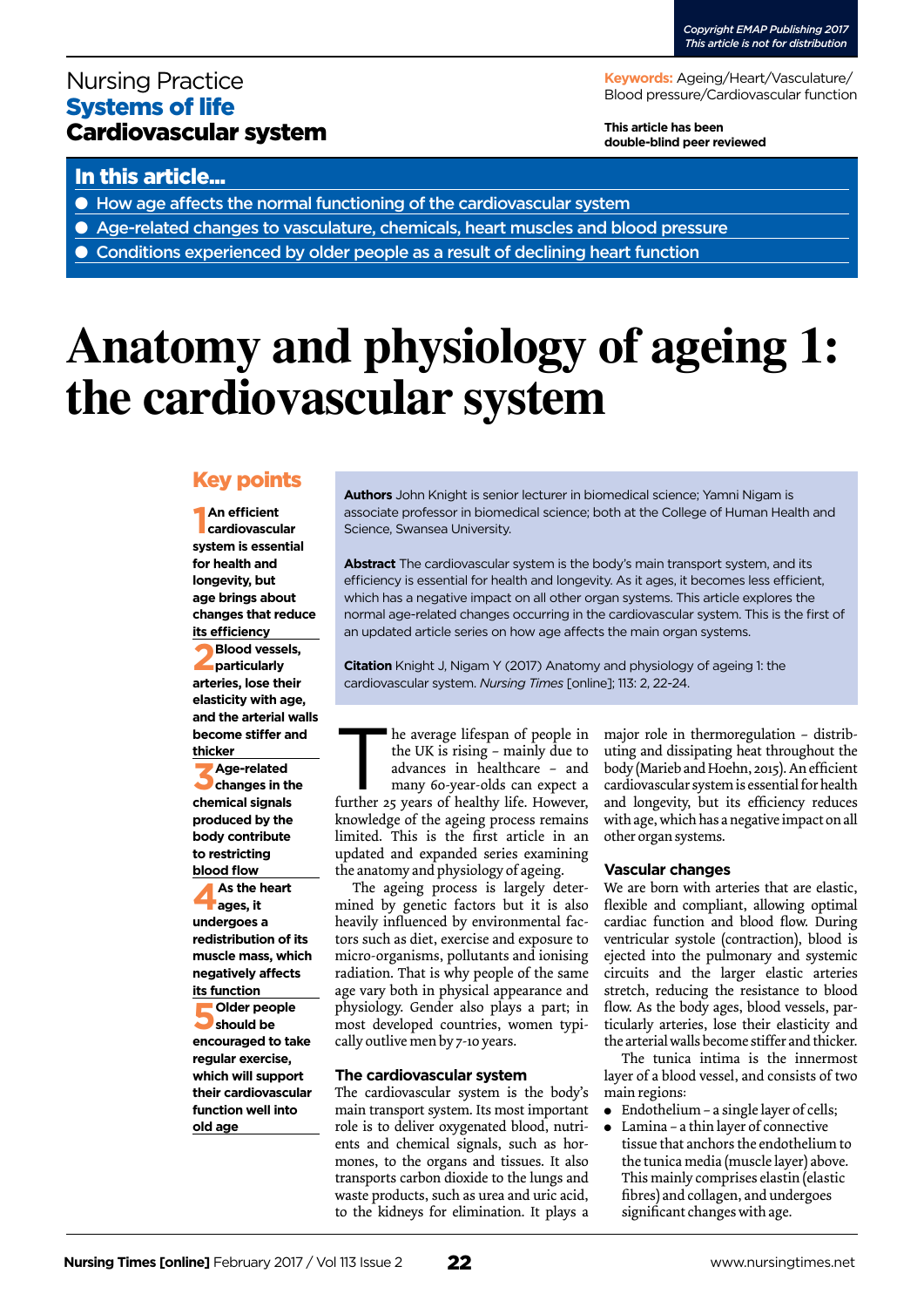# Nursing Practice Systems of life



For more articles on the cardiovascular system, go to nursingtimes.net/cardiology



Young elastic artery: note the thin, tunica media and the wide lumen

Older artery: note the thickened tunica intima and tunica media, and the narrower lumen

The larger arteries have a high elastin content as they need to stretch in harmony with the powerful ventricular contractions of the heart to cushion the force of the pulse wave, smoothing out the flow of blood entering the smaller arteries. These smaller arteries have much less elasticity and a greater proportion of collagen fibres in their vessel walls (Steppan et al, 2011).

The tunica media, which lies underneath the tunica intima, is made up of layers of smooth muscle cells. It is controlled by the vasomotor centre within the medulla oblongata (the lower part of the brain stem). The vasomotor centre plays an important role in regulating blood pressure by controlling vasodilation and vasoconstriction (Marieb and Hoehn, 2015).

With age comes a gradual thickening of the tunica intima and tunica media of large and medium-sized arteries (Fig 1). This is associated with an increase in the number and density of collagen fibres in the vessel walls (Ferrari et al, 2003). Collagen fibres also undergo a process of cross-linking, which makes them less compliant. With age and repeated stretching, elastin – which partly gives arterial walls their elasticity – undergoes fracture and fatigue (Greenwald, 2007). Ageing blood vessels may also display varying degrees of calcification. These events cumulatively result in a gradual loss of elasticity and stiffening of the arteries, which is often reflected by increased blood pressure (Bolton and Rajkumar, 2011).

## **Endothelium**

The endothelium, the most delicate part of a blood vessel, is in direct contact with the circulating blood (Marieb and Hoehn, 2015). It is composed of a single layer of squamous epithelial cells that, in children and young adults, are regular and smooth, minimising resistance to blood flow.

As it ages, the endothelium develops irregularly shaped cells and is often thickened due to the presence of smooth muscle fibres that have migrated from the tunica media. This thickening contributes to a reduction in arterial elasticity and compliance, and reduces the lumen size (Fig 1), further increasing resistance to blood flow.

#### **Atherosclerosis**

Atherosclerosis, the most common form of blood vessel disease, is triggered by injury to the endothelium, which can have a wide variety of causes including:

- ● Toxins (for example, cigarette smoke);
- ● Hypertension;
- ● Hyperglycaemia.

The mechanism of atherosclerotic occlusion (fatty deposits) following endothelial damage involves monocytes (white blood cells) attaching to the damaged or irritated endothelium and crossing into the tunica media. These monocytes gradually grow and mature into much bigger cells called macrophages (Galkina and Ley, 2009). The macrophages absorb fat (including cholesterol) from the blood and 'puff up' to form foam cells. These foam cells form 'fatty plaque' that occludes blood vessels (Libby et al, 2011).

Atherosclerosis of the coronary arteries may result in coronary artery disease. The fatty plaque often ruptures, resulting in clot formation and heart attack (myocardial infarction). Similarly, atherosclerosis of the carotid or cerebral arteries dramatically increases the risk of stroke.

## **Chemical changes Reduced nitric oxide production**

Endothelial cells release various chemical signals that help to regulate blood flow by controlling the internal diameter of blood vessels. One of the most important of these

chemicals is nitric oxide, which is produced by endothelial cells from the amino acid L-arginine. This diffuses into the smooth muscle layer of the blood vessels, where it acts as a powerful vasodilator, expanding the vessels and ensuring good blood flow.

Damage to the endothelium – be it agerelated or due to other causes – results in reduced nitric oxide generation and therefore blood flow (Greenwald, 2007; Bode-Böger et al, 2003). This contributes to, and may exacerbate, age-related blood vessel pathologies including peripheral vascular disease and angina pectoris.

## **Increased pro-inflammatory chemicals**

The concentration of pro-inflammatory chemical mediators circulating in the blood increases with age. Many are implicated in blood vessel pathology, including atherosclerotic occlusion and blood vessel wall calcification (Harvey et al, 2015).

## **Delayed angiogenesis**

After an injury or infection, new blood vessels can be rapidly produced in a process known as angiogenesis. This is orchestrated by a variety of chemical signals and growth factors. Angiogenesis slows with age, and is often significantly delayed (Sadoun and Reed, 2003), which may help to explain why wound healing generally occurs more slowly in older people.

## **Cardiac changes**

To overcome reduced elasticity and increased resistance to blood flow of aged and occluded arteries, the heart's ventricles have to pump with greater force. The myocardium (muscular layer of the heart) responds by becoming hypertrophied.

Earlier ultrasound studies suggested the thickness of the left ventricle increases by around 30% between the ages of 20 and 80 years, with an associated gradual increase in cardiac weight (Pearson et al, 1991). However, the validity of some of these studies has recently been questioned.

Examination of hearts removed during autopsy revealed little evidence of agerelated ventricular thickening in women, while in men, there was often an apparent reduction in muscle mass. The hypertrophy observed on ultrasound scans seems to result primarily from a thickening of the intraventricular septum, rather than the left ventricle; a remodelling and redistribution of cardiac muscle tissue seems to occur with age (Strait and Lakatta, 2012).

The number of cardiac myocytes (muscle cells) in the myocardium decreases progressively through apoptosis